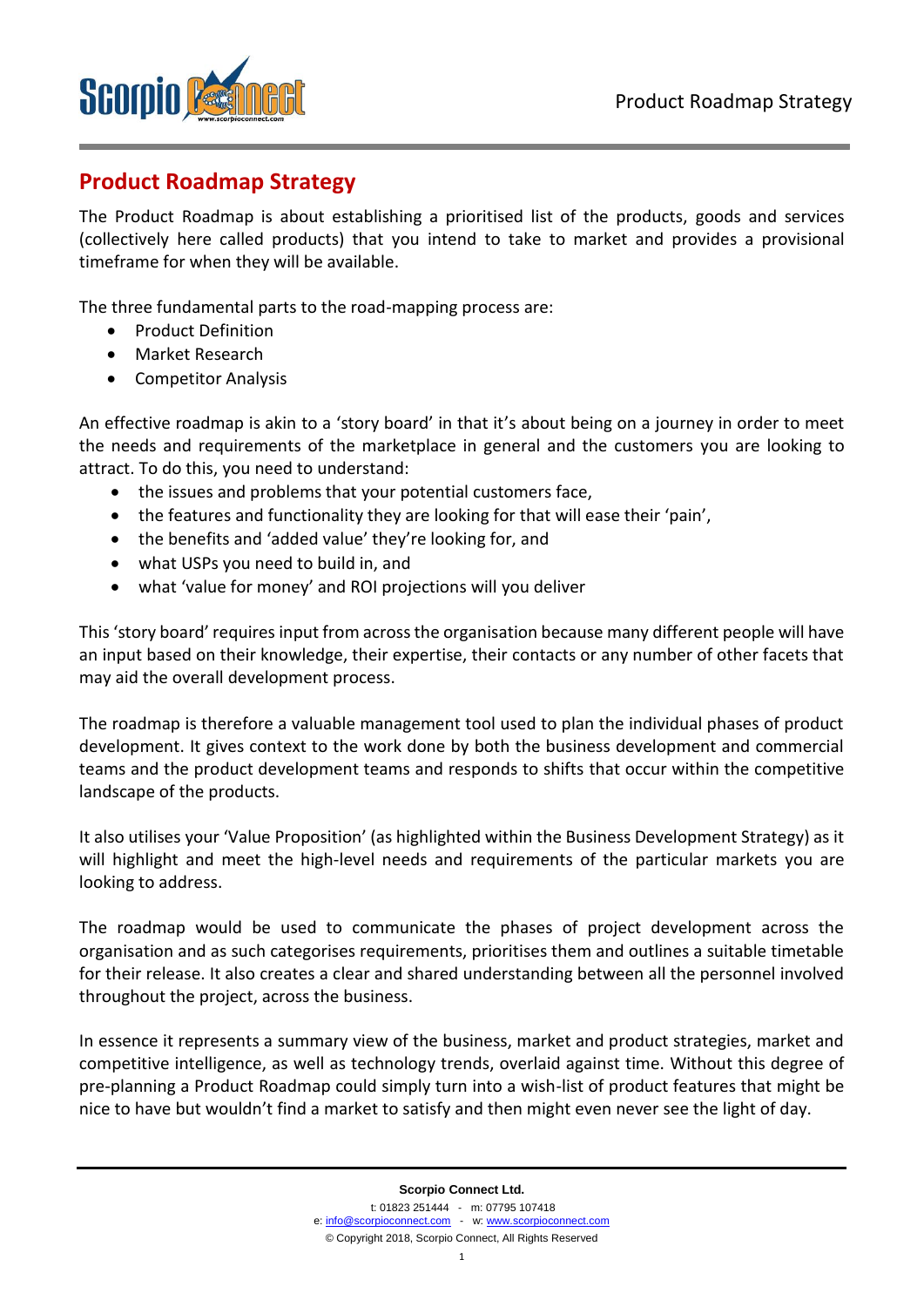

Product Roadmaps can serve multiple purposes, so the level of detail and timeline varies for each type needed.

Used well, a Product Roadmap can provide a clear map of how your company's products and services will evolve to deliver customer value. It can also provide the best indication of where you are, where you're going and how you're going to get there.

A Product Roadmap shows the plan for delivering customer opportunities looking out over time and it is the output of the product planning process where the following has already been established or is certainly well under way:

- Business goals and vision
- Industry trends
- Market research
- Target market(s)
- Target market's needs
- Value proposition
- Size of the market
- Competitive landscape
- Identified (and part qualified) prospects
- Product features and benefits that meet the needs of your target markets
- Timing of the launch of your products and services

#### **Roadmap Planning**

A Product Roadmap describes the business and product development activities that both individually and collectively support the organisation's strategic goals. In this regard it represents more than just a high level 'To-do' list. It needs to be a series of related activities where each step brings the organisation closer to its goal.

#### **Activity / Idea Capture**

The key though is in the detail and finding those niche market areas or solutions that other organisations have yet to identify or fulfil; and then exploiting this to its fullest potential.

Firstly, you need to scope out your solutions and define the detail…..

- **What is your solution or what could it be?**
- **What does it / will it actually do?**
- **Why is your solution relevant to the different markets you are looking to address?**
- **What are the real benefits of your solution?**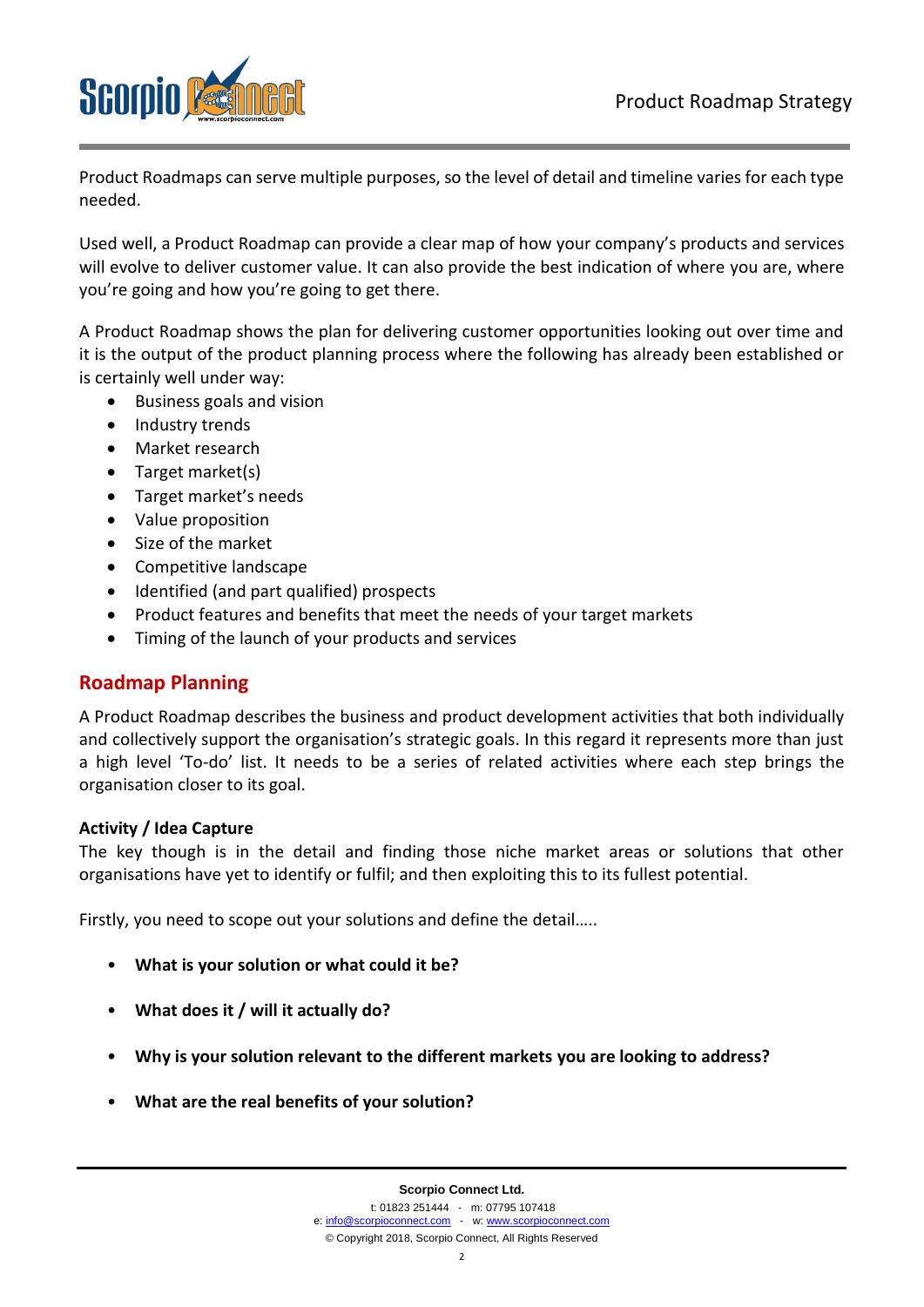

- **What will it actually deliver?**
- **What 'added value' will your solution deliver?**
- **Who needs your solution? Why do they need it? Why would they spend money to have it?**

The first step is to start to capture a list of activities or ideas that the product management team are either working on, have some intention of working on or intend to explore in the future.

One of the key tests for every project item on the list is to verify whether there is indeed a link between it and the Product Roadmap's business goals. For example:

- Is there a realistic marketable opportunity for this product / project item to generate revenue?
- If there is, then you need to understand where and how?
- Then, what needs to be done to develop the product into a marketable solution?
- Who will do this… and when?

Any project items that cannot be linked to the ultimate roadmap goals should be removed from the list for review later.

#### **Prioritisation**

It is now time to consider what should be worked on first, then second, then third and so on. It's worth remembering at this stage that a Product Roadmap is likely to change often and will be updated regularly - but if you don't start somewhere then you won't start at all.

When prioritising, you need to consider:

- 1. the progress to the roadmap goal.
- 2. the effort required to meet the goal.
- 3. any dependencies that are required first.

The result of this will be an ordered list, numbered from 1 to as many projects or ideas that we have on the list. There should only be one #1 priority, even if it is just by a whisker. Multiple #1 priorities simply means that nothing is a priority.

#### **Schedule**

At the end of this process you will then have a prioritised list of the high-level activities that you believe will move the business closer to achieving its strategic goals. The final step of the planning process is to position this prioritised list against a timeline.

You can begin this process by grouping these prioritised activities into 3 groups: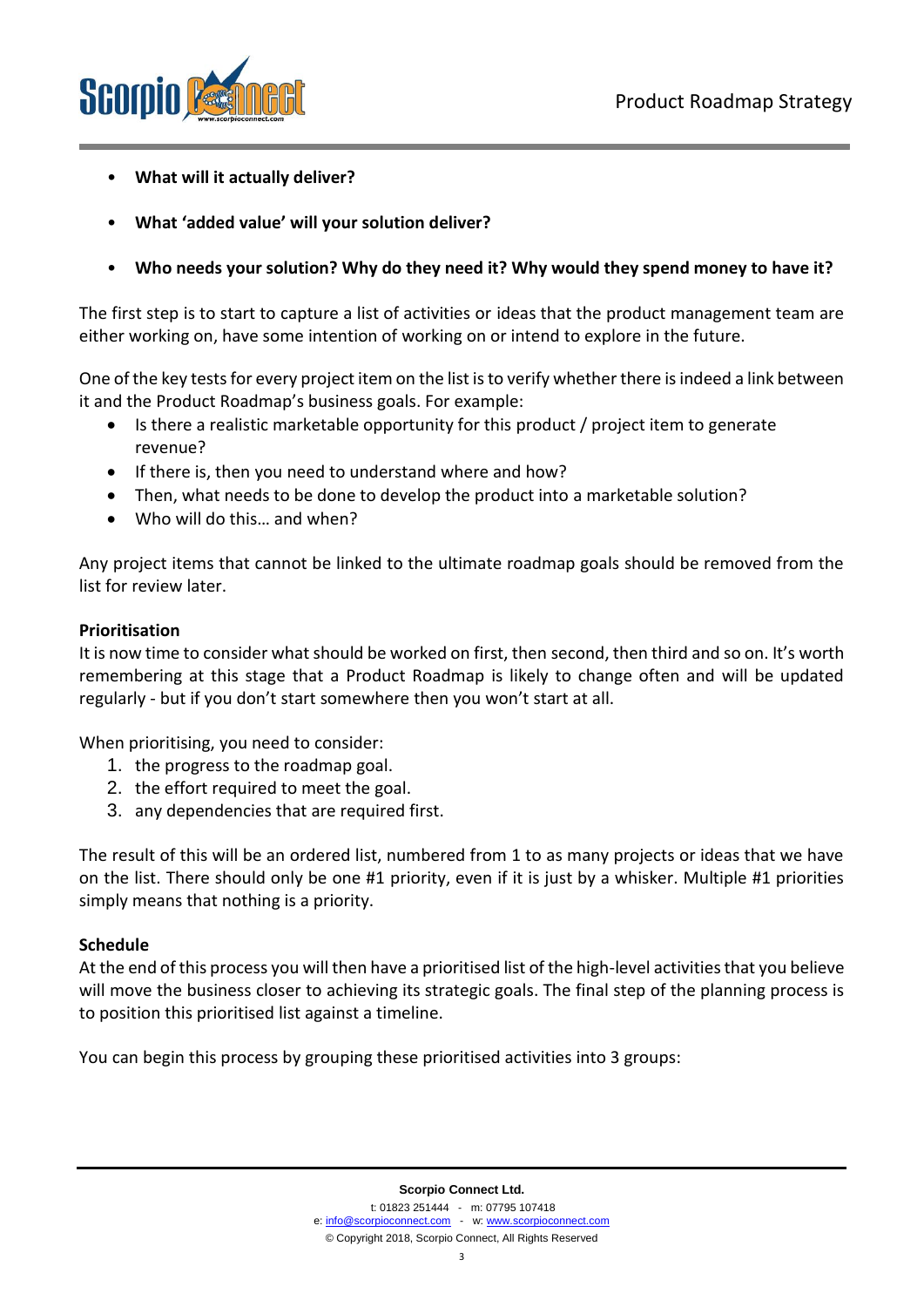

**1. Current** – These are those projects or activities that require the most immediate attention because they have the most realistic opportunity to deliver results in the near future *– 'Quick Wins'* if you will. You should already have a potential customer (or customers) in mind. Their business need is already qualified to a degree and you should have a good understanding of their requirements. Equally, you should understand why that prospective customer would want to commit to this product for x, y, z business reasons. They should have a budget and you should have a rough assessment of availability / delivery dates that can be committed to. (If you do not have any prospective customers in mind at this stage – then *'Quick Wins* are unrealistic.)

Details to be entered here...........

**2. Planned** – These will be projects or activities that need a lot more investigative and development work that needs to be undertaken but you have already determined that there is a marketable opportunity and you therefore have a high level of commitment to deliver. The time frame here will accommodate more a medium-term strategy (6 to 12 months) and any availability / delivery of these solutions will be an estimate, not a commitment. In some cases, they may not happen at all as (for any number of reasons) further investigative work will determine whether the opportunities for this solution are not as realistic as originally thought.

• Details to be entered here………..

**3. Future** – This is for those projects / activities / ideas that seem to have merit but have not been thought through enough or developed enough yet to know for sure if they do fit into this category. This is a more longer-term strategy but is not intended to be just a wish list of 'wild' ideas. The contents of the Future list have still been through the prioritisation process. These items may stay in the future for some time but represent a place holder for an important activity that needs to have some resources applied to it to develop it further. There is zero commitment to deliver anything in this list, only a commitment to explore the ideas further.

• Details to be entered here………..

#### **Summary**

You should now have ended up with a prioritised list of all of the activities that you are considering for your company as a set of products or activities that will assist the organisation in meeting its business objectives. This list should also have been scheduled as well so that you know where to start.

#### **Product Roadmap timeframes**

Depending on the way that your company wants to use the Roadmap, the timeframe for introducing new products (as referred to above) can be as follows:

- **Current** Short-term horizon with clarity (weeks/months i.e. *'Quick Wins'*)
- **Planned** Medium-term horizon with some vision (6 12 months)
- **Future** Longer-term to set the future direction and goals (over 12 months out)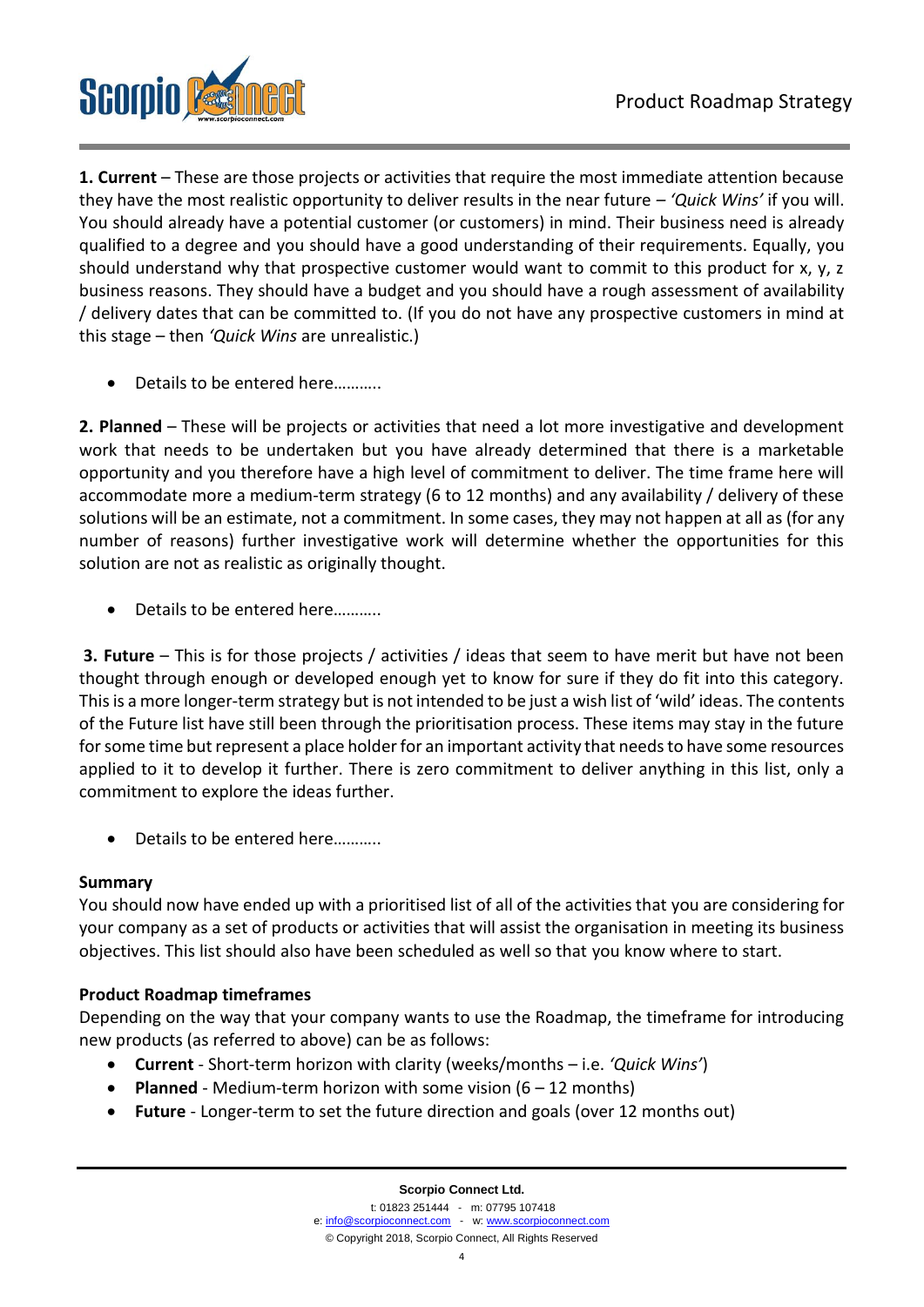

#### **Product Roadmap historical information**

Historical information tracked in the Product Roadmap may be useful in these instances:

- Resource planning
- Building a future business case
- Assisting internal and external communications demonstrating what has been delivered

#### **Product Roadmap uses**

A Product Roadmap can be used as an internal communications tool providing clarity on what the product plan is and how it addresses market needs e.g.:

- Creating stability within the organisation by demonstrating the short, medium or long-term horizon
- To communicate what the product delivery team is working on
- Planning future resources
- Demonstrating your company's appropriate positioning and vision, a brand for business development, and establishing customer commitment
- Engaging with stakeholders and getting their buy-in

Product Roadmaps should be compiled for both new and existing products, as well as on a broader level for product portfolios.

#### **What steps should your company take to build a Product Roadmap for a new product, tool or service?**

- Start with the high level organisational vision and goals
- Refine any existing roadmaps (where practical)
- Undertake market research and analysis
- Work with specific customers (who already have a particular need / requirement) to help define a product roadmap
- Develop the business case to ensure the product strategy will both meet the customer's needs and requirements – whilst also delivering on commercial goals
- Share the draft roadmap with the appropriate stakeholders at the appropriate time to gain their input and 'buy-in'

#### **Who puts a Product Roadmap together?**

The Product Manager/Owner should collate the roadmap as well as acting as liaison with key organisational stakeholders, including those who control the:

- Budget
- Consultant, Development & Delivery teams
- Business Development and Commercial teams
- Support teams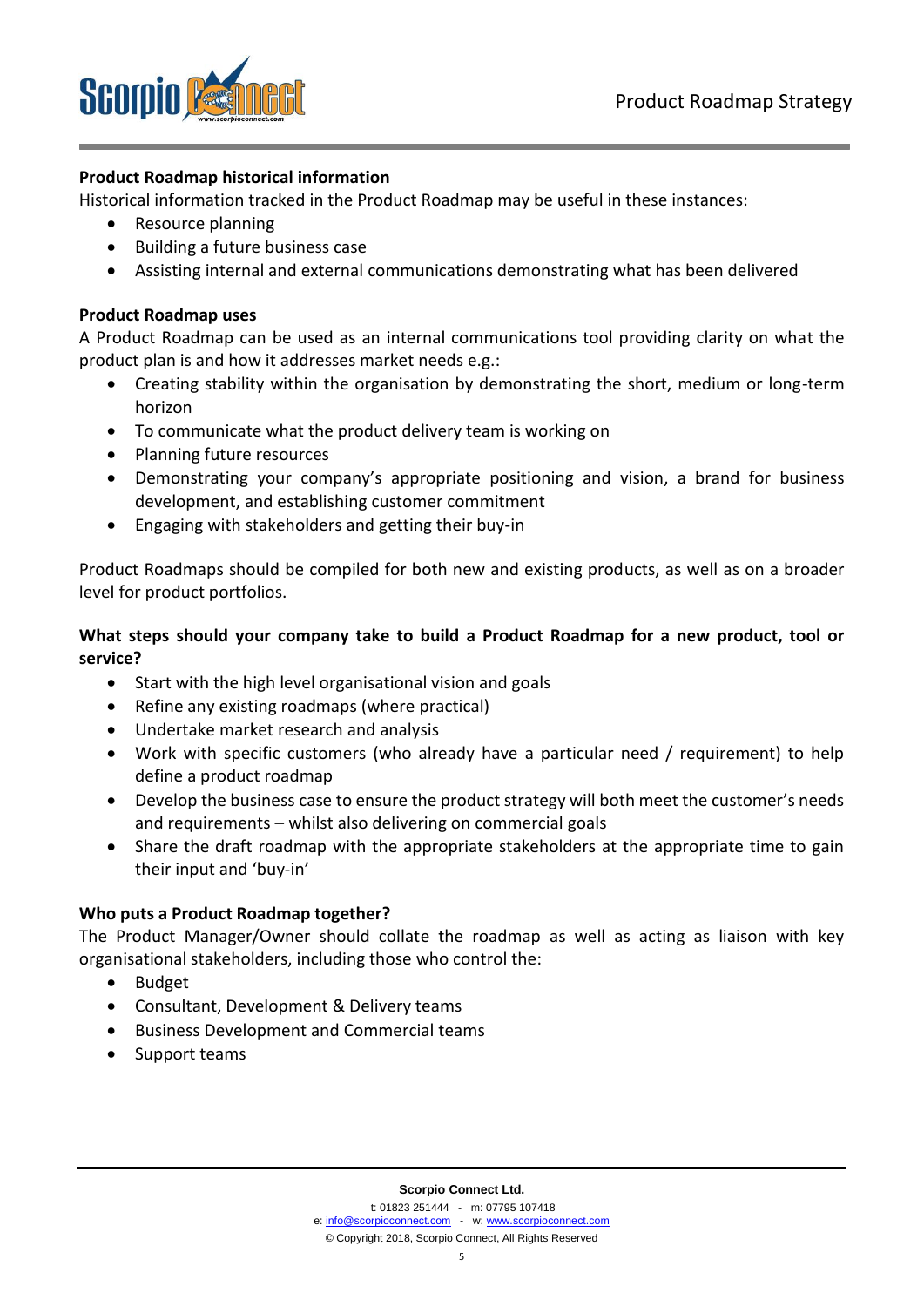

These stakeholders would provide relevant insights into the market needs, product strategy for specific markets as well as providing guidance on industry / business sector trends. This information impacts the priority list and influences what new features and products should be considered.

#### **How do you prioritise items on the Product Roadmap?**

- Understand the customer's core needs and wants
	- o Is this bespoke or is there a universal requirement?
- Consider all the possibilities to solve the customer's core needs and wants
- What would be all the deliverables?
- Align the most important customer needs/wants with the corresponding:
	- o Products/features
	- o Customer benefits
	- o Efficiencies to be realised
	- o Deliverables
	- o Cost savings
- Consider innovation disruption models in the market
- Overall Design
	- o Issues
	- o Needs & Requirements
	- o Opportunities
- Project Definition
	- o Scope
	- o Business Analysis
- Development
- Testing
- Delivery
- Approval
- Sign Off

#### **Product Roadmap**

As previously discussed, a Product Roadmap illustrates the process of designing a range of new products (including tools and services) that are intended to be commercialised. A well-defined product roadmap can help the TCA management team to initially develop a range of new products and services as well as then to enhance existing products in the future.

#### **Product Roadmap Overview**

A Product Roadmap crucially needs to understand the marketplace we are looking to address. When designing a roadmap for a new product, it is crucial for all the team members to know and understand the target market we are looking to address as well as who our target customers will be.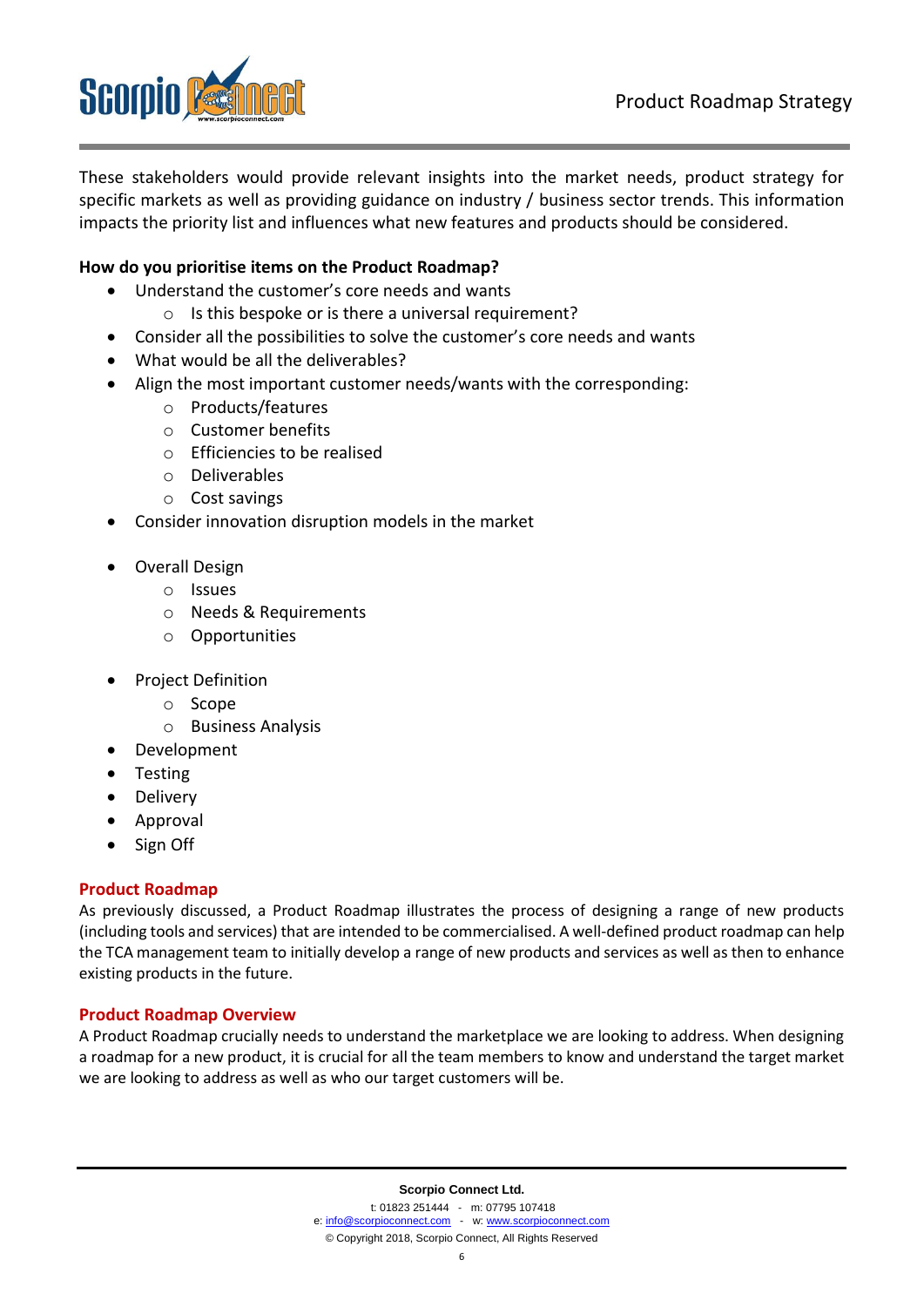

# **Product Roadmap**

## **Product Definition**



# **Market Research**





#### **What are the industry trends?**

• How would these tie into your company's Vision and Business Goals?

#### **What would be your target market?**

- Is this particular business sectors?
- Is this private sector, public sector or perhaps both?
- Is your target market non-sector specific?
- Is there a niche market sector that you want to exploit?
- What are the risks?

Having identified your target market has been selected, you then need to consider whether the principal features and benefits of your new product / service can indeed fulfil and exceed the needs and expectations of your prospective customers in this market.

#### **Who are your target customers?**

- Who would they likely be?
- Where are they?
- Who (specifically) would you need to talk to?
- Why would they want to talk to you?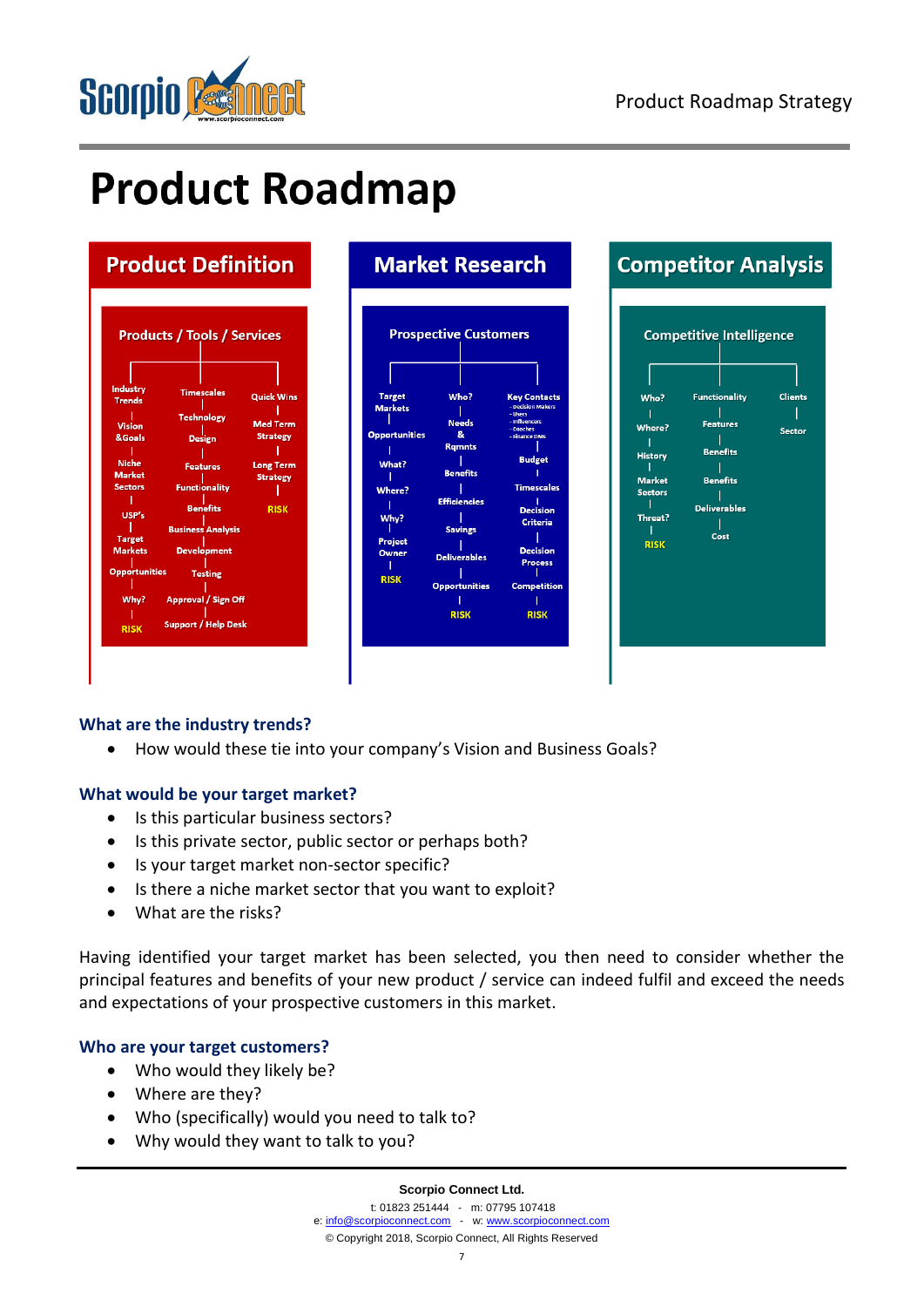

- What do you have that would make them listen?
- What do you have (from a solution perspective) that others don't?
- Why would these prospective customers spend money on what you have? o Do they actually have money to spend?
- What benefits will they gain from using this solution?

#### **What are / would be your prospective customer's specific needs and requirements?**

- Can these be met by the key features and functionality of your solution?
- Would these be met by any of your specific USP's?
- What (in detail) could you provide that your competitors can't?
- What benefits would your solution deliver?
- What efficiencies would your solution deliver?
- What cost savings would your solution deliver?
- Why would the prospective customer buy from you rather than a competitor?
- Why would any prospective customer buy anything at all?
- What makes you unique?

#### **What level of competitive intelligence do you have?**

- Who do you see as your competition?
- What markets are they already in?
- What competitive advantage do you have?
- What do they have that you don't?
- Can you be competitive?
- What would it take for you to be competitive?
- Do you want to compete?
- What's the risk?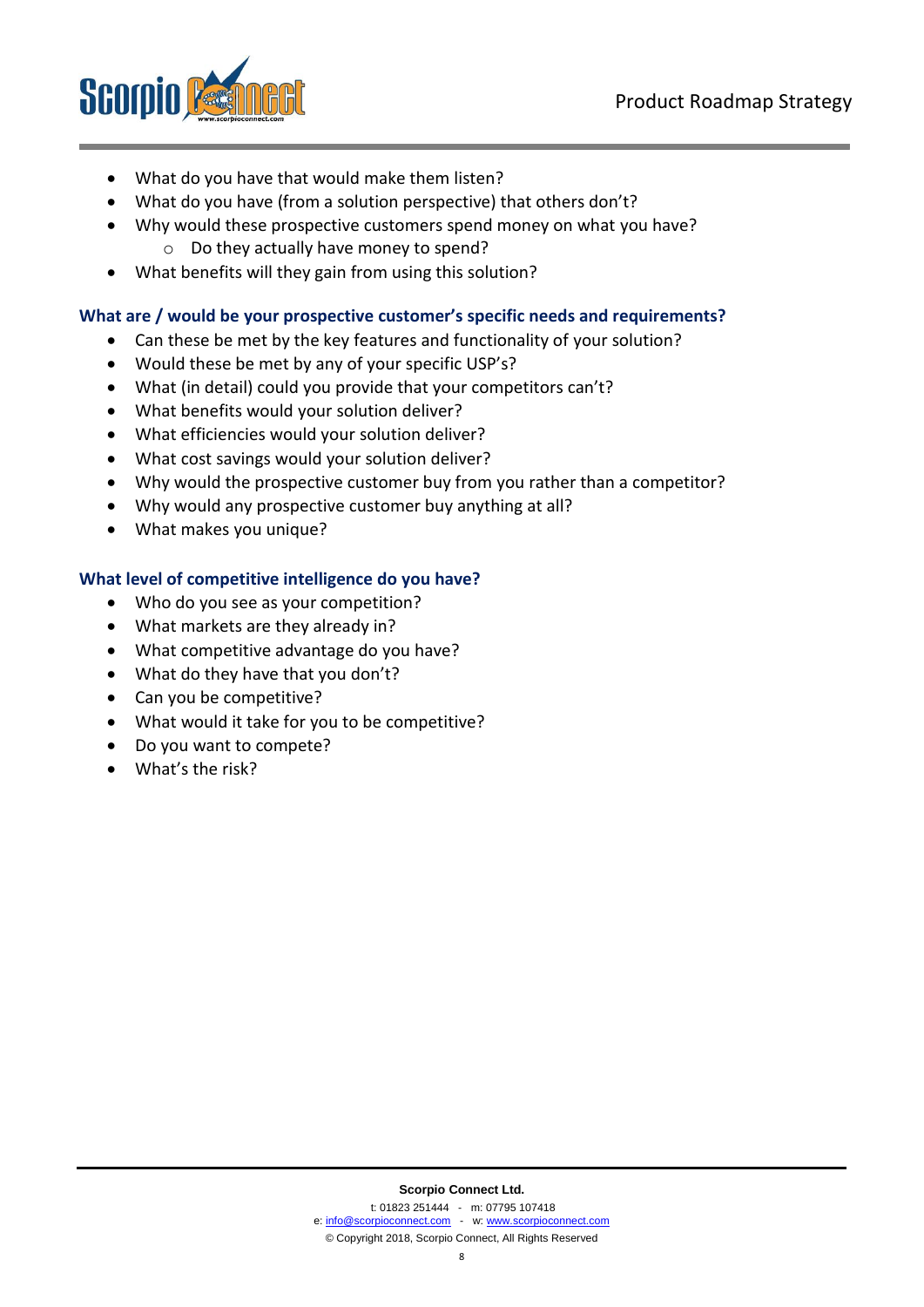

### **Projects / Product Definition**

#### **What are you working on currently?**

#### **Project / Product**

- **What is the definition of each individual project?**
- **Who is/are the prospective customer(s)?**
	- o Having identified prospective customers, a detailed sales account planning process needs to commence to ensure that you are conducting all the relevant 'checks and balances' to ensure that the whole process remains on track and that you are able to identify any potential 'red flag' situations long before they become a real issue.
	- o The sales account planning process can be assessed as follows…
- **Background**
	- o Why do they need this solution?
	- o What's 'driving' this project?
	- o Who has commissioned the work?
	- o Has it been signed off?
- **Budget**
	- o What budget has been agreed?
	- o Who has agreed this?
	- o What are the payment criteria?
	- o What is this dependent on?

#### • **Timescales**

- o What timescales have been agreed?
- o What are these based on?
- o What are the deadlines / milestones?
- o Who has agreed these?
- o What timescale contingency is there?
- o Can you meet the timescales?

#### • **Key Contacts**

- o Who are all the Customer contacts?
	- Decision Makers
	- Financial Buvers
	- Users / Influencers / Coaches

#### • **Decision Criteria**

- o What must the solution actually do for it to fulfil the customer's criteria?
- o What criteria must the solution actually meet for them to make a decision?
	- Functionality?
	- Benefits?
	- Deliverables?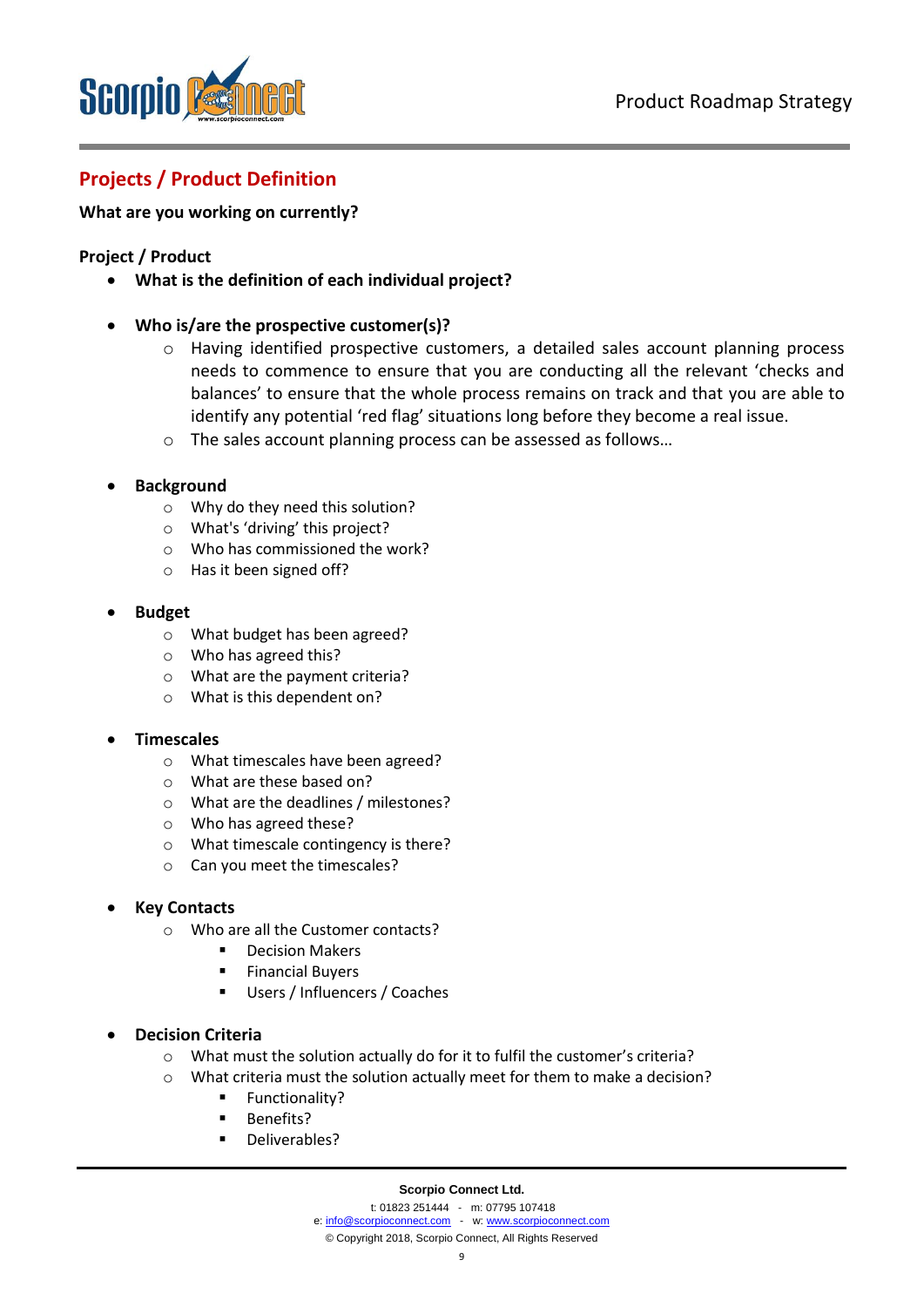

- Cost Savings?
- ROI?
- Meeting certain business objectives?
- Key efficiencies?
- Do you know and understand all the above?

• **Decision Process**

- o What steps must the customer go through in order for them to make a decision?
	- What 'boxes' must they tick to complete their evaluation?
		- Produce specification of requirements?
		- Produce ITT?
		- Go out to tender?
		- Evaluate at least 'x' no of suppliers?
		- Detailed evaluation phase?
		- Detailed presentation phase?
		- Client visits?
		- Referrals?
		- Timescales?
		- Resource commitments?
- o Do you know and understand and agree to and with all the above?

#### • **Resources**

- o Customer resources who?
- o Your resources who?

#### • **Detailed Requirements**

- o What are the customer's specific requirements?
- o What level of bespoke development will be requirement?
- o Will this enhance the product, or will it be unique to the customer?
- o How long will this take to do?
- o What will it cost?
- o What are the needs and requirements it fulfils?

#### • **Market / Niche Sector**

- o What area could this product focus on?
- o Are there several possible niche areas?
- o What USP's have you identified?
- o Does this give you competitive advantage?

#### • **Competition**

- o Who are the major competitive players?
- o How competitive are you?
- o What do they do that you don't?
- o Can you compete?
- o Do you want to?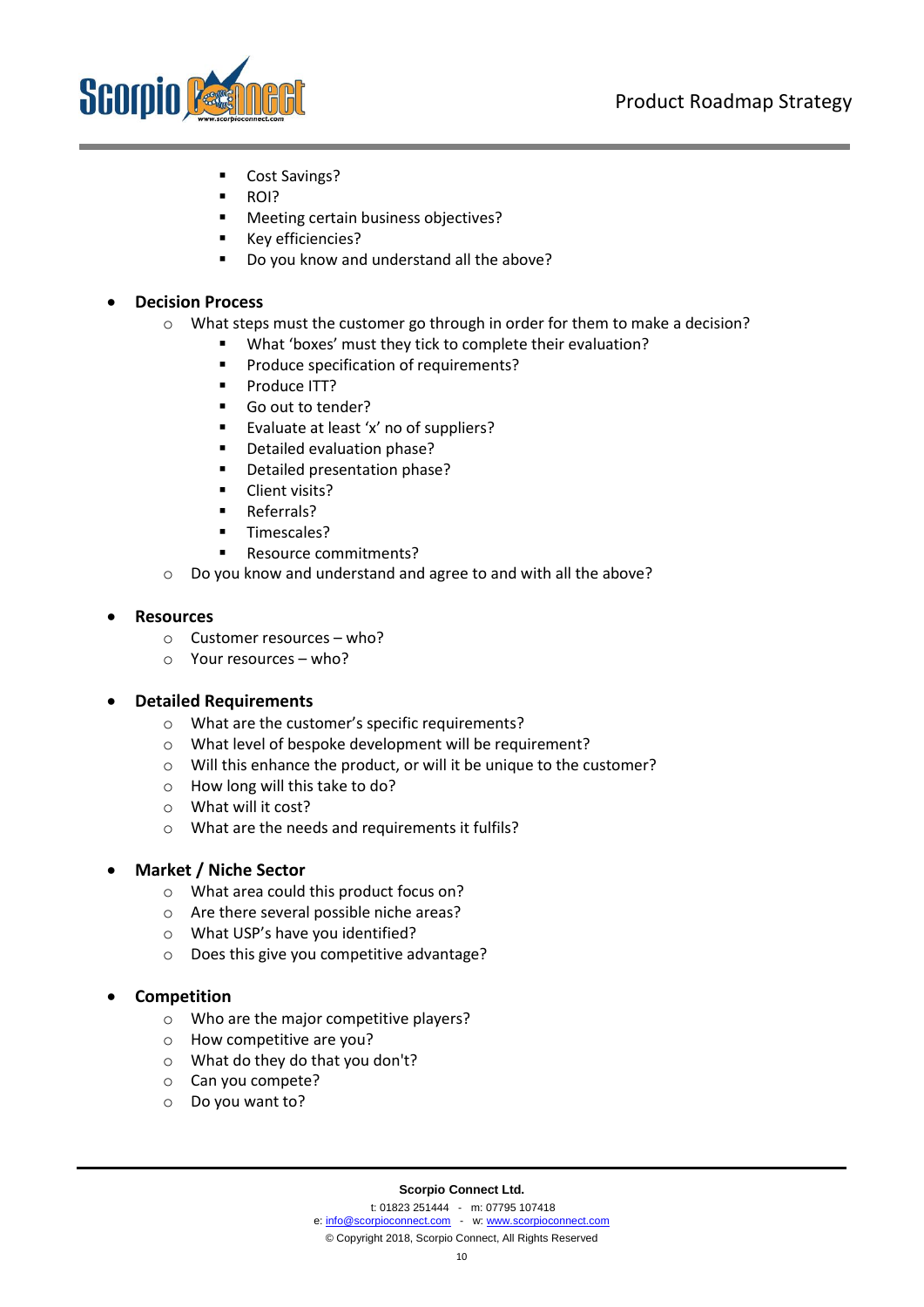

#### • **Deliverables**

- o Key Benefits
- o Process efficiencies
- o Resource savings
- o Cost savings
- o Other?

#### **Product Roadmap Development**

#### **Roadmap for new product development**

Creating a roadmap for a product development is the first thing that any product developer should do. This is because a roadmap offers a precise and detailed list of things to follow and do. This, in turn, helps the team to successfully follow a set of steps for creating a new product in the end.

As a product roadmap is a high-level plan, it describes and helps us to understand the path of product development. Also, the team of developers can determine where they would like their product to grow. A roadmap also gives a precise picture of steps involved in product development such as version, launch date, summary, and scoping.

All organisations are different however, and each will have their own methodology for product development.

The following is a suggested list of steps that should be involved in the roadmap for new product development.

#### **New Product Development**

Developing a new product is a critical process. The team of developers need to set up a few guidelines and steps in order to create the roadmap for new product development.

*Discovery:* This step allows the developers to identify opportunities and ideas that would be beneficial for a new product development – and would help to meet the organisation's core business vision and goals.

**Scoping:** This includes an assessment process of both the business and the technological merits relevant to the product (and the project overall) and its underlying market prospects.

*Building a new Business Case:* This step includes technical, business, and marketing feasibility. Therefore, the team of product developers will have to emphasise the fundamental product definition, the product's justification, and how it fits within the overall project plan.

*Development:* The product development team participate in the full needs and requirements stage as part of the overall design, together with the features and functionality wrapped around the detailed business analysis process.